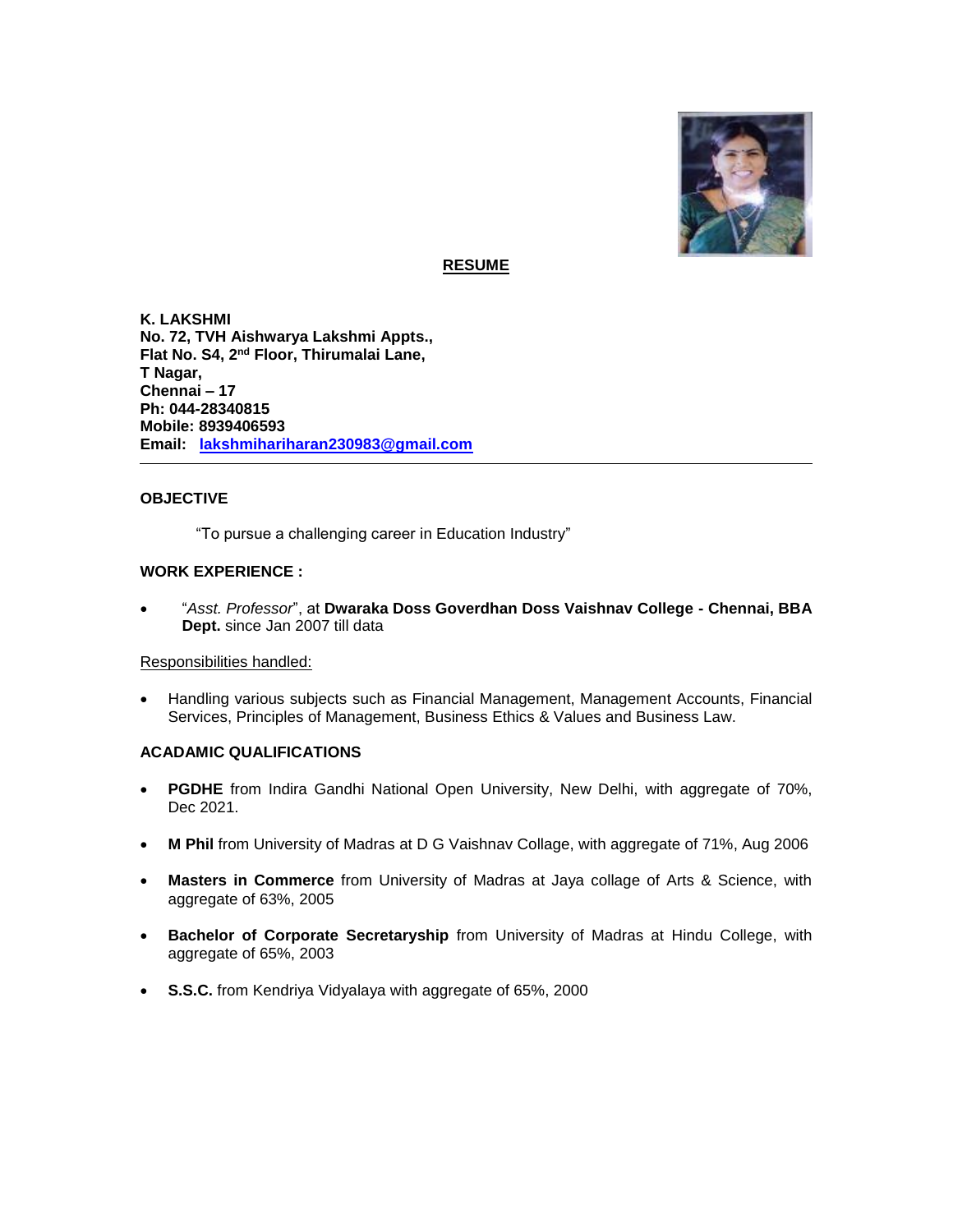# **PRESENTATION OF PAPERS NATIONAL / INTERNATIONAL / CONFERENCE/ SEMINAR/ SYMPOSIUM / WORKSHOP**

| S.No. | <b>Title</b>                                                                                                                                                                                                                                                                                                                 | St./Natl./Intl./Sem.<br>/Conf.<br>/Symp./Workshop | Year<br>and Month |
|-------|------------------------------------------------------------------------------------------------------------------------------------------------------------------------------------------------------------------------------------------------------------------------------------------------------------------------------|---------------------------------------------------|-------------------|
| 1.    | "Knowledge Building and Development of the Bank<br><b>National Seminar</b><br>Human Resources" in " Changing Facets of Human<br>Resource Management in Public Sector Banks - an<br>Inevitable Paradigm Shift"conducted by PG & Research<br>Department of commerce, Dwaraka Doss Goverdhan<br>Doss Vaishnav College, Chennai. |                                                   | Dec 2010          |
| 2.    | "Online Marketing- Drivers of Information Age" presented<br>in "Managing for Inclusive Growth and Sustainable"<br>Development, conducted by Department of Management,<br>University of Madras.                                                                                                                               | <b>National Seminar</b><br>March 2011             |                   |
| 3.    | "E-Commerce in Supply Chain management" presented in<br>"Emerging Trends in E- Commerce" conducted by<br>Department of Commerce, University of Madras.                                                                                                                                                                       | International<br>Conference                       | March 2011        |
| 4.    | "Marketing Management", presented in "Tracking the Next<br><b>National Conference</b><br>Wave for the Management to Succeed", conducted by PG<br>Department of Business Administration, Mohamed Sathak<br>College Of Arts & Science, Chennai.                                                                                |                                                   | Sept 2011         |
| 5.    | "Business Failures & Reorganization", presented In<br>"Economic Meltdown and Reorganization" Conducted by<br>Department of Accounting and Finance Department,<br>Ramakrishna Mission Vivekananda College, Chennai                                                                                                            | <b>National Seminar</b>                           | Sept 2011         |
| 6.    | "CSR - A Tool to create a positive brand image" presented<br>in "Nurturing Economic Development Through Corporate<br>Social Responsibility", conducted by Department of<br>Commerce, Shri Krishnaswamy College for women,<br>Chennai.                                                                                        | State level Seminar                               | Feb 2012          |
| 7.    | "Role of Human Resource Management in CSR"<br>presented in" Emerging Trends in Business Research",<br>conducted by MEASI Institute of Management, Chennai.                                                                                                                                                                   | <b>National Conference</b>                        | Feb2012           |
| 9.    | <b>National Seminar</b><br>"Online Advertisement & it's Impact on Marketers"<br>presented in "Contemporary Issues and challenges in<br>Advertising "organized by PG & Research Department of<br>Commerce, Dwaraka Doss Govardhan Doss Vaishnav<br>College, Chennai.                                                          |                                                   | Dec 2012          |
| 10.   | " New Approaches to Marketing Management", organized<br>by S. Vellaichamy Nadar College, Nagamalai, Madurai.                                                                                                                                                                                                                 | <b>National Seminar</b>                           | Dec 2012          |
| 11.   | in<br>higher<br>Education<br>"conducted<br>"Challenges<br>by<br>Department of Economics, Dwaraka Doss Govardhan<br>Doss Vaishnav College, Chennai.                                                                                                                                                                           | International<br>Conference                       | <b>April 2013</b> |
| 12.   | "Modern Management Practices with respect to Work Life<br>Balance" conducted by BBA department in collaboration<br>with Glow Plus Training Academy                                                                                                                                                                           | International<br>Conference                       | March 2015        |
| 13.   | "Impact of GST on Banking and NBFC" presented<br>International Conference on India and Global Economy -<br>Issues and challenges organized by PG & Research<br>Department of Economics & Business Economics at<br>Dwaraka Doss Govardhan Doss Vaishnav College,<br>Chennai.                                                  | International<br>Conference                       | March 2018        |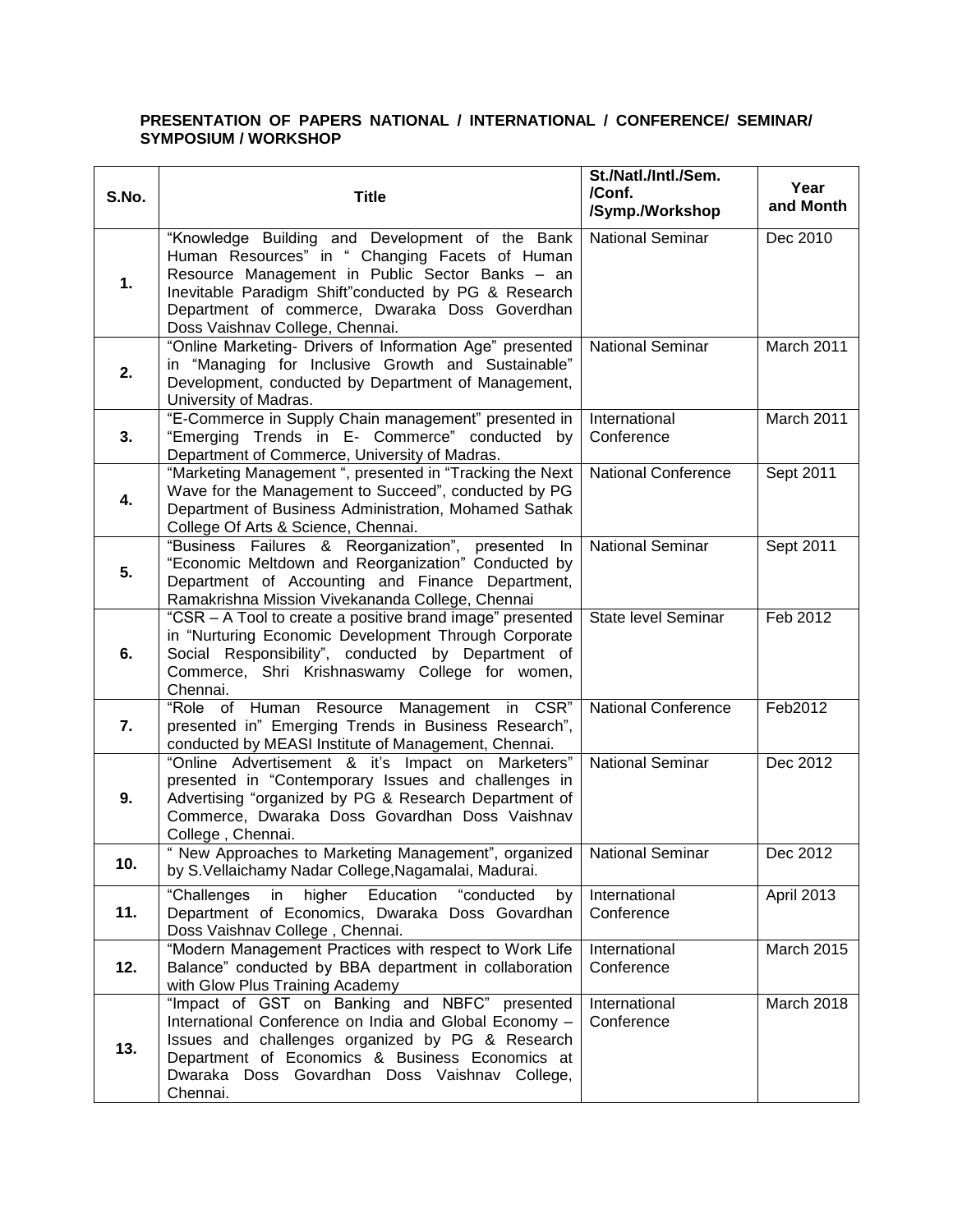| 14. | "An Overview of Agriculture Since Independence in<br>relation to Indian Economy ", presented in "Indian<br>Education System in 2020", conducted by Thiruthangal<br>Nadar College, Chennai.                                                                                                                                                                                                                   | International<br>Conference | Feb, 2019 |
|-----|--------------------------------------------------------------------------------------------------------------------------------------------------------------------------------------------------------------------------------------------------------------------------------------------------------------------------------------------------------------------------------------------------------------|-----------------------------|-----------|
| 15. | 'Transformation Industry in an Era of Digitalization<br>challenges and Opportunities' conducted by P G &<br>Research Dept of Commerce Guru Nanak College,<br>Chennai.                                                                                                                                                                                                                                        | International<br>Conference | Sep, 2019 |
| 16. | Women Entrepreneurship - A Birds Eye View' presented<br>in Education and Skill Enhancement for Human Resource<br>Development' conducted by Adult and Continuing<br>Education, University of Madras, Chennai.                                                                                                                                                                                                 | <b>National Seminar</b>     | Jan, 2020 |
| 17. | " A study to Analyze CSR Among Traditional Sectors With<br>ITES, Chennai presented in International Conference on<br>Paradigm Shift - A Global Reality organized by Mahalasmi<br>Women's College of Arts & Science, Chennai                                                                                                                                                                                  | International<br>Conference | May 2021  |
| 18. | 'Factors Determining the job satisfaction of Employees<br>Working in a Fertilizer Company - A Study' presented in<br>International Conference<br>4th<br><b>ICRBP</b><br>the<br>2021, Reconcilation in Business Practices : Causes,<br>Conflicts and Control -New Normal" Post Covid Issues<br>"Conducted by, School of Management, PG & Research<br>Dwaraka Doss Govardhan Doss Vaishnav College,<br>Chennai | International<br>Conference | Nov 2021  |

## **PARTCITATION IN NATIONAL / INTERNATIONAL / CONFERENCE/ SEMINAR/ SYMPOSIUM / WORKSHOP**

| S.No. | <b>Title</b>                                                                                                                                                                                                                                                     | St./Natl./Intl./Sem.<br>/Conf.<br>/Symp./Workshop | Year<br><b>And Month</b> |
|-------|------------------------------------------------------------------------------------------------------------------------------------------------------------------------------------------------------------------------------------------------------------------|---------------------------------------------------|--------------------------|
| 1.    | Online Marketing- Drivers of Information Age" participated<br>in Managing For Inclusive Growth and Sustainable<br>Development, conducted by Department of Management,<br>University of Madras.                                                                   | National seminar                                  | March 2011               |
| 2.    | <b>State Level Seminar</b><br>CSR – A Tool to create a positive brand image"<br>participated in Nurturing Economic Development Through<br>Social Responsibility, conducted<br>Corporate<br>bv<br>Department of Commerce, Shri Krishnaswamy College<br>for women. |                                                   | Feb 2012                 |
| 3.    | Workshop on Employability Skills conducted by ICFAI<br>group                                                                                                                                                                                                     | National Workshop                                 | Aug 2012                 |
| 4.    | Cyber Law & Cyber Security conducted by UGC<br>Coordination Cell, Dwaraka Doss Govardhan Doss<br>Vaishnav College, Chennai                                                                                                                                       | <b>National Seminar</b>                           | Sept 2012                |
| 5.    | "Online Advertisement & it's Impact on Marketers"<br>presented in "Contemporary Issues and challenges in<br>Advertising "organized by PG & Research Department of<br>Commerce, Dwaraka Doss Govardhan Doss Vaishnav<br>College, Chennai                          | <b>National Seminar</b>                           | Dec 2012                 |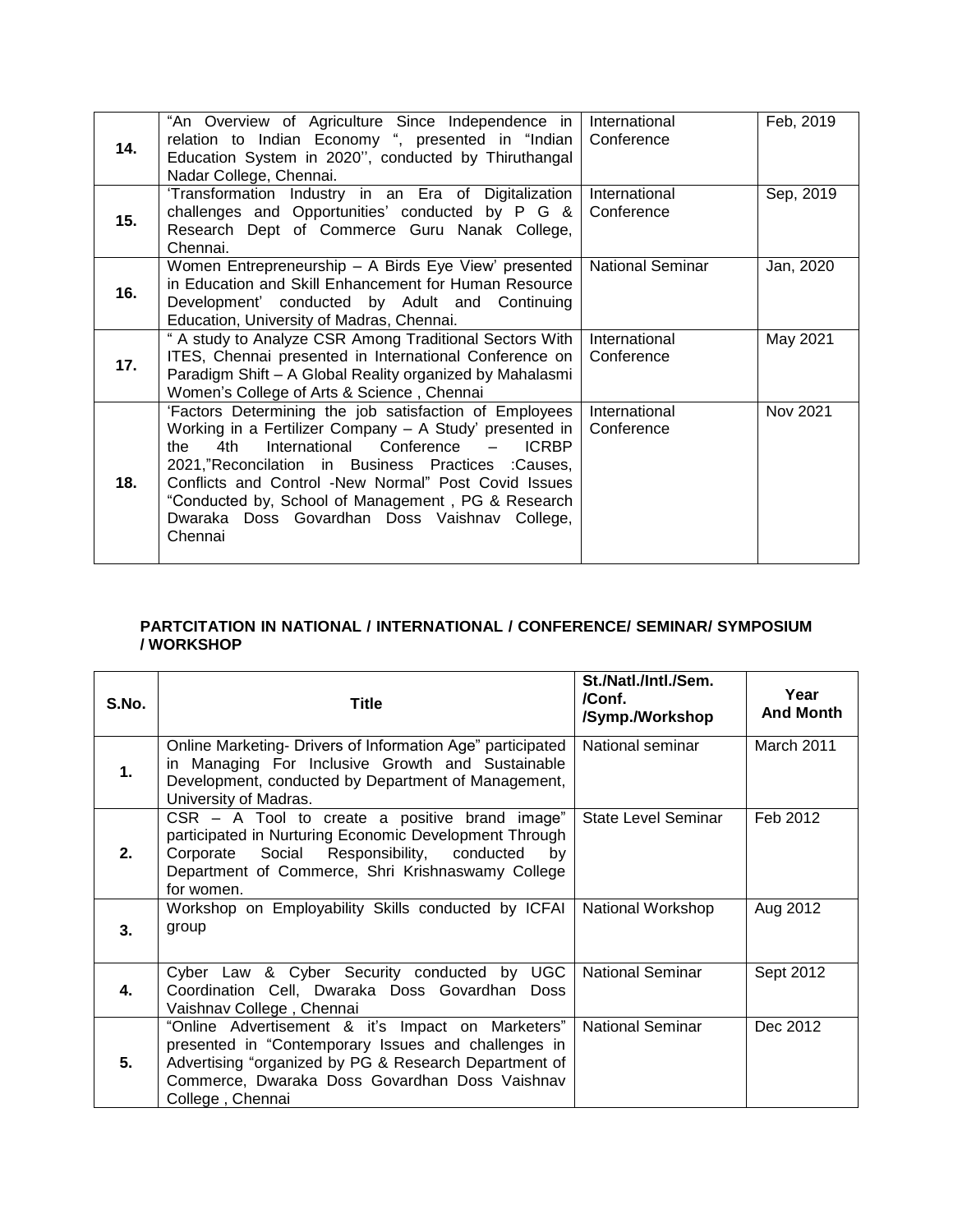| 6.  | ED Meet- "Not just to survive, but to carve a niche<br>conducted by Sri Krishnaswamy College for Women                                                                                                                                                      | National Workshop              | March 2013        |
|-----|-------------------------------------------------------------------------------------------------------------------------------------------------------------------------------------------------------------------------------------------------------------|--------------------------------|-------------------|
| 7.  | "Faculty Development Program" conducted by UGC Co-<br>ordination Cell.                                                                                                                                                                                      | National Workshop              | March 2013        |
|     | Quality Initiatives in testing and evaluation techniques in<br>commerce & Management, M.O.P. Vaishnav College for<br>Women, Chennai.                                                                                                                        | State Level Workshop           | Feb 2014          |
| 8.  | "Quality sustenance in higher education" conducted by<br>Department of Business Administration, M.O.P. Vaishnav<br>College for Women, Chennai.                                                                                                              | National seminar<br>Jan 2015   |                   |
| 9.  | "Management Insights from Indian Epics" conducted by<br>Department of Business Administration, Ethiraj College<br>for Women, Chennai                                                                                                                        | National Symposium<br>Jan-2015 |                   |
| 10. | Management practices beyond the Horizon conducted by<br>Department of Business Administration in collaboration<br>with Glow Plus Academy.                                                                                                                   | International<br>Conference    | <b>March 2015</b> |
| 11. | Beyond Barriers:<br>Transforming Education<br>Moving<br>Through Inclusive Excellence organized by IQAC at<br>Dwaraka Doss Govardhan Doss Vaishnav College,<br>Chennai.                                                                                      | National seminar               | <b>March 2015</b> |
| 12. | GST organized by Department of Commerce by National<br>Institute of Humanities Management, Chennai                                                                                                                                                          | National seminar               | Jan 2018          |
| 13. | 'A Virtual International talk series on well being<br>Happiness and Wisdom', conducted by Ministry of Human<br>Resource Development - Govt. of India, Pandit Madan<br>Mohan Malaviya National Mission on Teachers and<br>Teaching.                          | International<br>Conference    | June, 2020        |
| 14. | 'Empowering Educators', conducted by, The Indian<br>Institute of Corporate Secretaryship.                                                                                                                                                                   | <b>National Conference</b>     | Sep 2020          |
| 15. | 'Managing online classes and Co-creating Moocs',<br>conducted by University of Delhi, Ministry of Human<br>Resource Development - Govt. of India, Pandit Madan<br>Mohan Malaviya National Mission on Teachers and<br>Teaching - Faculty Development Program | National FDP                   | May 2020          |
| 16. | 'Research Methodology', conducted by, KES' Shroff<br>College of Arts & Commerce, Vasantraodada Patil<br>Institute of Management Sudies & Research and<br>University of Mumbai - Online Workshop                                                             | National Workshop              | May 2020          |
| 17. | 'Cognitive and Metacognitive strategies for Knowlewdge<br>Acquistion', conducted by, Ministry of Human Resource<br>Development - Govt. of India, Pandit Madan Mohan<br>Malaviya National Mission on Teachers and Teaching.                                  | <b>National FDP</b>            | <b>June 2020</b>  |
| 18. | 'Comprehensive e-Learning to e-Training guide for<br>Administrative Work', conducted by, Ministry of Human<br>Resource Development - Govt. of India, Pandit Madan<br>Mohan Malaviya National Mission on Teachers and<br>Teaching.                           | <b>National FDP</b>            | <b>June 2020</b>  |
| 19. | 'Advanced concepts for developing MOOCS', conducted<br>by, University of Delhi, Ministry of Human Resource<br>Development - Govt. of India, Pandit Madan Mohan<br>Malaviya National Mission on Teachers and Teaching -<br>Faculty Development Program.      | <b>National FDP</b>            | <b>July 2020</b>  |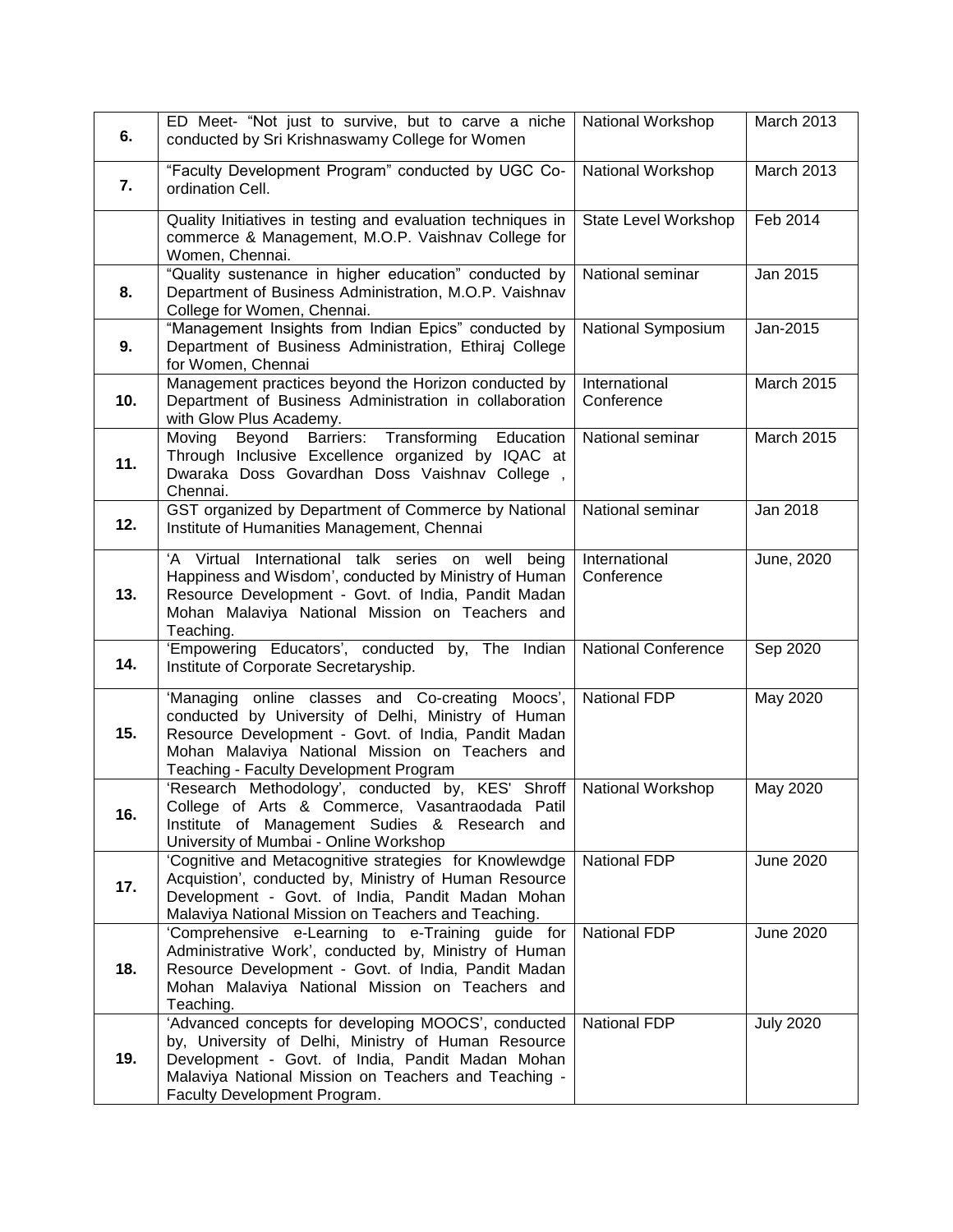| 20. | 'GST Registration, Assessment and filing of Returns',<br>Sponsored by Rashtriya Uchchatar Shiksha Abhiyan<br>(RUSA 2.0) under the Project titled "Skill Development<br>Programme on Digital Marketing" organized by School of<br>Commerce, Bharathiar University.      | National FDP                | <b>July 2020</b> |
|-----|------------------------------------------------------------------------------------------------------------------------------------------------------------------------------------------------------------------------------------------------------------------------|-----------------------------|------------------|
| 21. | 'Social Media Digital Marketing', Sponsored by Rashtriya<br>National FDP<br>Uchchatar Shiksha Abhiyan (RUSA 2.0) under the<br>Project titled "Skill Development Programme on Digital<br>Marketing" organized by School of Commerce, Bharathiar<br>University.          |                             | Aug 2020         |
| 22. | Analysis Using SPSS', conducted<br>'Statistical<br>by<br>Manonmaniam Sundaranar University under the Pandit<br>Madan Mohan Malaviya National Mission on Teachers<br>and Teaching (PMMMNMTT), MHRD.                                                                     | National FDP<br>Aug 2020    |                  |
| 23. | 'Developing Multimedia enriched Powerful Presentations',<br>organized by Guru Angad Dev Teaching Learning Centre<br>SGTB Khalsa College, University of Delhi under the<br>Pandit Madan Mohan Malaviya National Mission on<br>Teachers and Teaching (PMMMNMTT) of MHRD. | National FDP                | Aug 2020         |
| 24. | 'Innovations in Management Education and Research',<br>conducted by, University of Delhi, Ministry of Human<br>Resource Development - Govt. of India, Pandit Madan<br>Mohan Malaviya National Mission on Teachers and<br>Teaching - Faculty Development Program.       | National FDP                | Aug 2020         |
| 25. | 'ICT enabled Higher Education in India 'organized by<br>Guru Angad Dev Teaching Learning Centre SGTB<br>Khalsa College, University of Delhi under the Pandit<br>Madan Mohan Malaviya National Mission on Teachers<br>and Teaching (PMMMNMTT) of MHRD.                  | National Workshop           | Aug 2020         |
| 26. | 'Enhancing Psychological Skills for Teaching & Practice',<br>conducted by University of Delhi, Ministry of Human<br>Resource Development - Govt. of India, Pandit Madan<br>Mohan Malaviya National Mission on Teachers and<br>Teaching - Faculty Development Program.  | National FDP                | Sep 2020         |
| 27. | IND AS conducted by University of Delhi, Ministry of<br>Human Resource Development - Govt. of India, Pandit<br>Madan Mohan Malaviya National Mission on Teachers<br>and Teaching & Indian Accounting Standards                                                         | <b>Certification Course</b> | Sep 2020         |
| 28. | 'Advanced Pedagogical Techniques', conducted by National FDP<br>University of Delhi, Ministry of Human Resource<br>Development - Govt. of India, Pandit Madan Mohan<br>Malaviya National Mission on Teachers and Teaching -<br>Faculty Development Program.            |                             | <b>Nov 2020</b>  |
| 29. | Implementation<br>MOOCS'.<br>'Development<br>and<br>of<br>conducted by University of Delhi, Ministry of Human<br>Resource Development - Govt. of India, Pandit Madan<br>Mohan Malaviya National Mission on Teachers and<br>Teaching - Faculty Development Program.     | <b>National FDP</b>         | Oct 2020         |
| 30. | 'Higher education : Road Ahead developing Next<br>Generation Academic Leaders', Ministry of Human<br>Resource Development - Govt. of India, Pandit Madan<br>Mohan Malaviya National Mission on Teachers and<br>Teaching - Faculty Development Program.                 | <b>National FDP</b>         | Dec 2020         |
| 31. | 'NPTEL Online Certification', 'Principles of Management'  <br>conducted by SWAYAM.                                                                                                                                                                                     | <b>Short Term Course</b>    | Dec 2020         |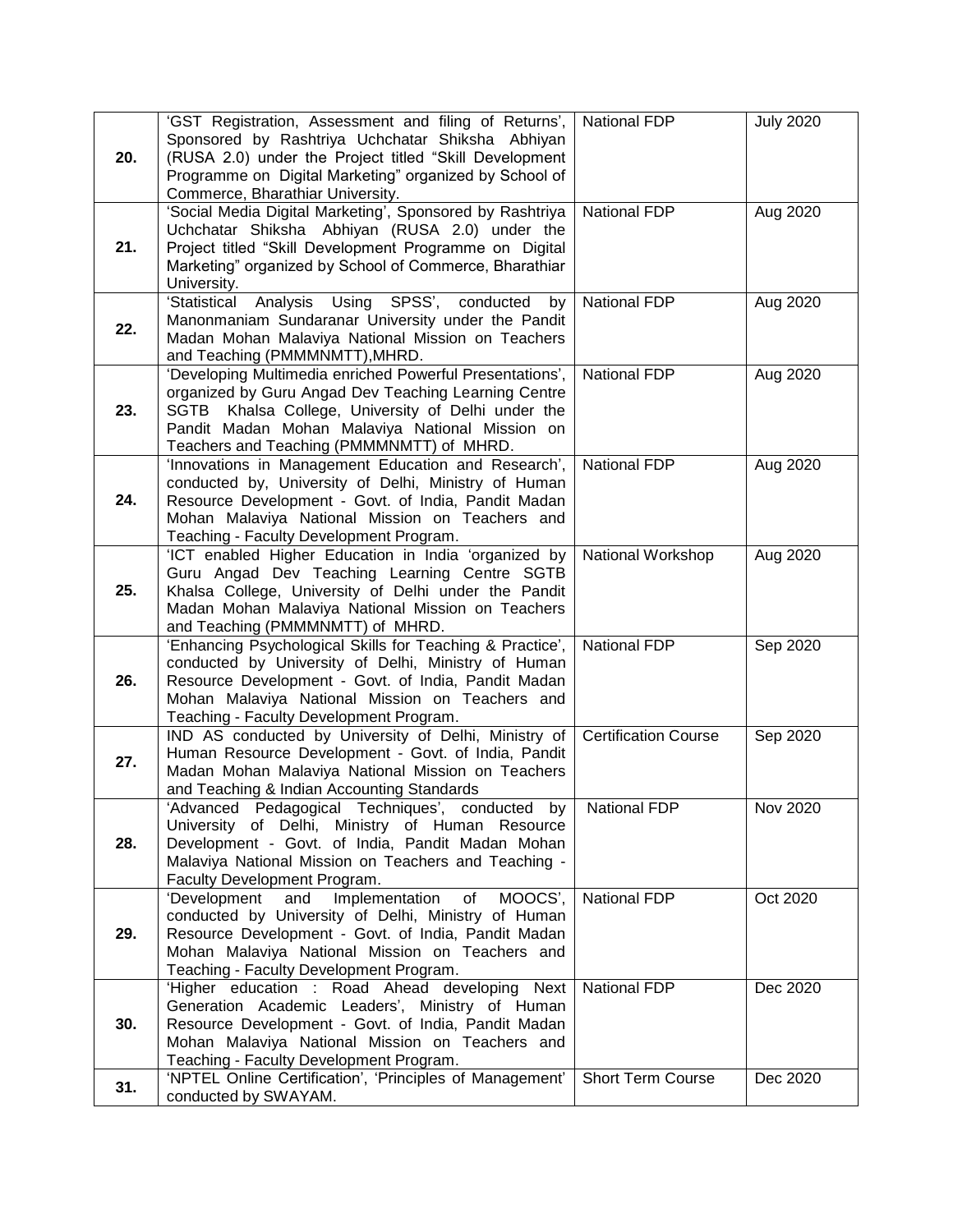| 32. | "Systematic Literature Review and Meta - Analysis"<br>Teaching Learning Centre, Ramanujan College, under<br>the aegis of Ministry of Human Resource Development -<br>Govt. of India, Pandit Madan Mohan Malaviya National<br>Mission on Teachers and Teaching.                               | <b>National FDP</b>      | May 2021         |
|-----|----------------------------------------------------------------------------------------------------------------------------------------------------------------------------------------------------------------------------------------------------------------------------------------------|--------------------------|------------------|
| 33. | Writing" Teaching<br>National FDP<br>"Academic<br>Centre,<br>Learning<br>Ramanujan College, under the aegis of Ministry of<br>Human Resource Development - Govt. of India, Pandit<br>Madan Mohan Malaviya National Mission on Teachers<br>and Teaching.                                      |                          | May 2021         |
| 34. | "Research Methodology and Data Analysis" Teaching<br><b>Refresher Course</b><br>Learning Centre, Ramanujan College, under the aegis of<br>Ministry of Human Resource Development - Govt. of<br>India, Pandit Madan Mohan Malaviya National Mission on<br><b>Teachers and Teaching</b>        |                          | May 2021         |
| 35. | "Psychological Skills for Effective Teaching and Learning"<br><b>National FDP</b><br>Teaching Learning Centre, Ramanujan College, under<br>the aegis of Ministry of Human Resource Development -<br>Govt. of India, Pandit Madan Mohan Malaviya National<br>Mission on Teachers and Teaching |                          | <b>June 2021</b> |
| 36. | "Online Tools For Research & Analysis" Teaching<br>Learning Centre, Ramanujan College, under the aegis of<br>Ministry of Human Resource Development - Govt. of<br>India, Pandit Madan Mohan Malaviya National Mission on<br><b>Teachers and Teaching</b>                                     | National FDP             | <b>June 2021</b> |
| 37. | 'Commerce and Management', conducted by Ministry of<br>Human Resource Development - Govt. of India, Pandit<br>Madan Mohan Malaviya National Mission on Teachers<br>and Teaching.                                                                                                             | <b>Refresher Course</b>  | <b>July 2021</b> |
| 38. | 'Social science and Humanities', conducted by University<br>of Delhi, Ministry of Human Resource Development -<br>Govt. of India, Pandit Madan Mohan Malaviya National<br>Mission on Teachers and Teaching.                                                                                  | Refresher Course         | <b>July 2021</b> |
| 39. | Online<br><b>Business</b><br>'NPTEL<br>Certification,<br>'Effective<br>Communication', conducted by SWAYAM                                                                                                                                                                                   | <b>Short Term Course</b> | Aug 2021         |
| 40. | 'Scholarly Writings', organized by PG and Research Dept.<br>of Commerce under UGC PARAMARSH Scheme.                                                                                                                                                                                          | National FDP             | Sep 2021         |
| 41. | learning with LMS-MOODLE<br>(BASIC)',<br>'Blended<br>organized by Guru Angad Dev Teaching Learning Centre<br>Khalsa College, University of Delhi under the<br><b>SGTB</b><br>Pandit Madan Mohan Malaviya National Mission on<br>Teachers and Teaching (PMMMNMTT) of MHRD                     | National Workshop        | Sep 2021         |
| 42. | 'Empowering Educators', conducted by, The Indian<br>Institute of Corporate Secretaryship.                                                                                                                                                                                                    | National Conference      | Sep 2021         |
| 43. | 'ROAD<br>Response effectiveness, Organizing<br>self,<br>Attitudinal shift and Decision making' conducted by,<br>AICTE Training and Learning (ATAL) Academy                                                                                                                                   | <b>National FDP</b>      | Sep 2021         |
| 44. | "BLENDED MODE OF TEACHINGAND LEARNING"<br>organized by Department of Commerce (Corporate<br>Secretaryship) , under UGC PARAMARSH Scheme.                                                                                                                                                     | <b>National FDP</b>      | Sep 2021         |
| 45. | 'NPTEL Online Certification', 'Introduction to Marketing<br>Essentials' conducted by SWAYAM                                                                                                                                                                                                  | <b>Short Term Course</b> | Sep 2021         |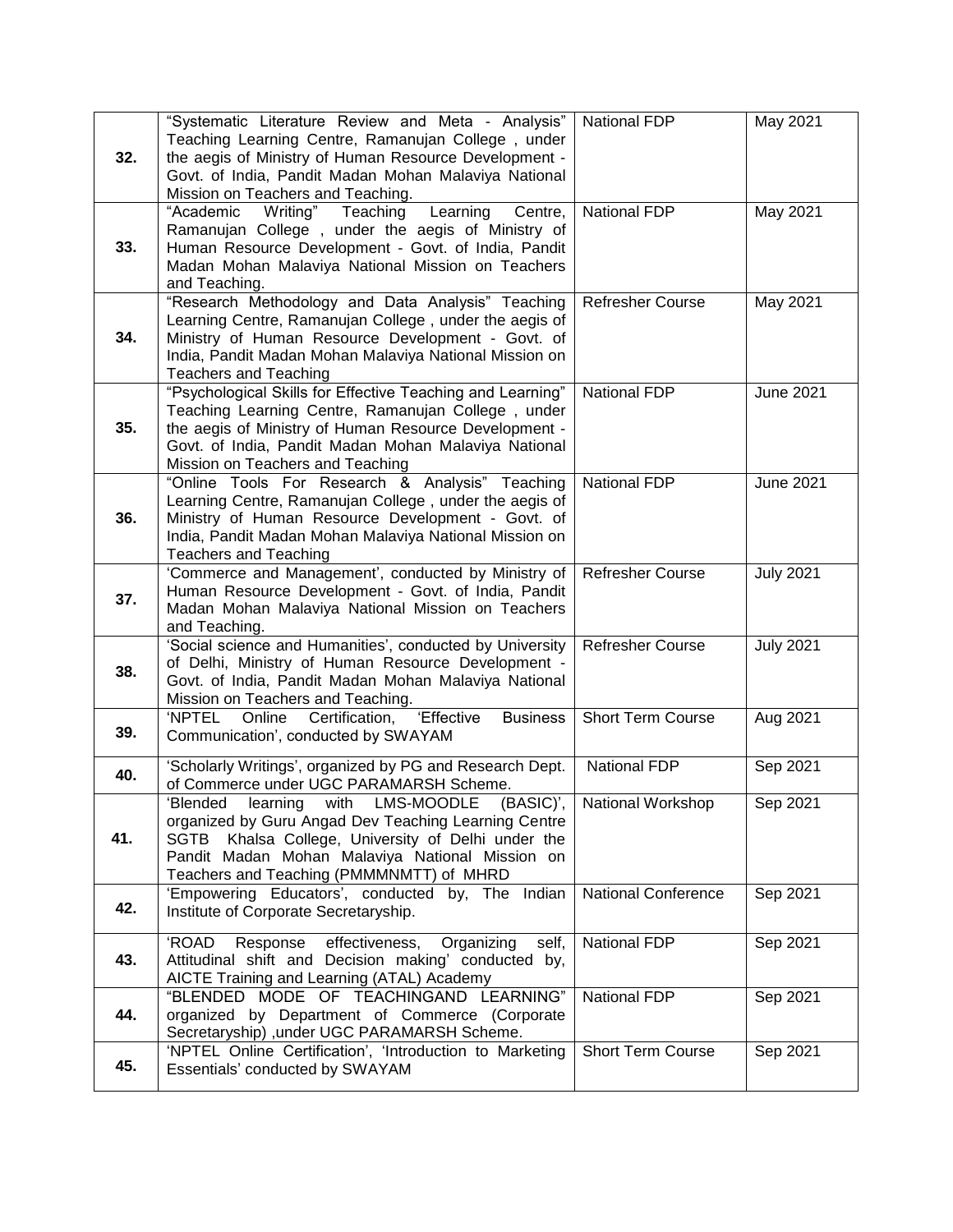| 46. | 'Multimedia enriched Presentation and Graphic Tools',  <br>organized by Guru Angad Dev Teaching Learning Centre<br>SGTB Khalsa College, University of Delhi under the<br>Pandit Madan Mohan Malaviya National Mission on<br>Teachers and Teaching (PMMMNMTT) of MHRD.                                                    | National Workshop        | Nov 2021 |
|-----|--------------------------------------------------------------------------------------------------------------------------------------------------------------------------------------------------------------------------------------------------------------------------------------------------------------------------|--------------------------|----------|
| 47. | 'Word and Excel', organized by Guru Angad Dev<br>Teaching Learning Centre SGTB Khalsa College,<br>University of Delhi under the Pandit Madan Mohan<br>Malaviya National Mission on Teachers and Teaching<br>(PMMMNMTT) of MHRD.                                                                                          | National Workshop        | Nov 2021 |
| 48. | 'Education', University of Delhi, Ministry of Human<br><b>Refresher Course</b><br>Resource Development - Govt. of India, Pandit Madan<br>Mohan Malaviya National Mission on Teachers and<br>Teaching.                                                                                                                    |                          | Feb 2022 |
| 49. | 'Innovation Management', conducted by, AICTE Training  <br>and Learning (ATAL) Academy.                                                                                                                                                                                                                                  | National FDP             | Jan 2022 |
| 50. | Introduction to Digital Marketing conducted<br>Great I<br>Learning Academy.                                                                                                                                                                                                                                              | <b>Short Term Course</b> | Jan 2022 |
| 51. | "WELLNESS AND LEARNING: A Holistic Approach<br>Towards Leading a Meaningful Life" organized by Guru<br>Angad Dev Teaching Learning Centre, SGTB Khalsa<br>College, University of Delhi under the Pandit Madan<br>Mohan Malaviya National Mission on Teachers and<br>Teaching (PMMMNMTT) of Ministry of Education held on | National Workshop        | Feb 2022 |

# **RESEARCH PAPERS PUBLISHED**

| S.<br><b>No</b> | Title                                                                                                                                                                                                                                                                                                                                                                                         | Type of journal :<br>Nat/Int.Nat/<br>Monographs/<br><b>Chapters in book</b>                  | Year and<br>month |
|-----------------|-----------------------------------------------------------------------------------------------------------------------------------------------------------------------------------------------------------------------------------------------------------------------------------------------------------------------------------------------------------------------------------------------|----------------------------------------------------------------------------------------------|-------------------|
| 1.              | "Modern Management Practices with respect to Work Life<br>Balance" conducted by BBA Department in collaboration in<br>Glow Plus Academy.                                                                                                                                                                                                                                                      | International Journal<br>of Business<br>Intelligence &<br>Innovations<br>ISSN NO: 2348-4705. | <b>March 2015</b> |
| 2.              | 'Indian Retail Industry in Relation To Information<br>Technology' published in The Place Names Society of<br>India,                                                                                                                                                                                                                                                                           | UGC Care No. 2394-<br>3114, Page No. 478-<br>483                                             | March 2020        |
| 3               | "The New Economist, International Journal of Global<br>Economists, Redefining Economics & Business in the<br>Context of 3Cs", Contemporary Challenges, Caseless<br>Competition and Changing Consumerism on the Global<br>Confront 2020, Research paper on 'Banking and<br>Information Technology- A Brief Study' conducted by Dept.<br>of Economics and Dept of Business Administration, DGVC | Volume 7, Issue -06<br>ISSN 2347-7172                                                        | June 2020         |